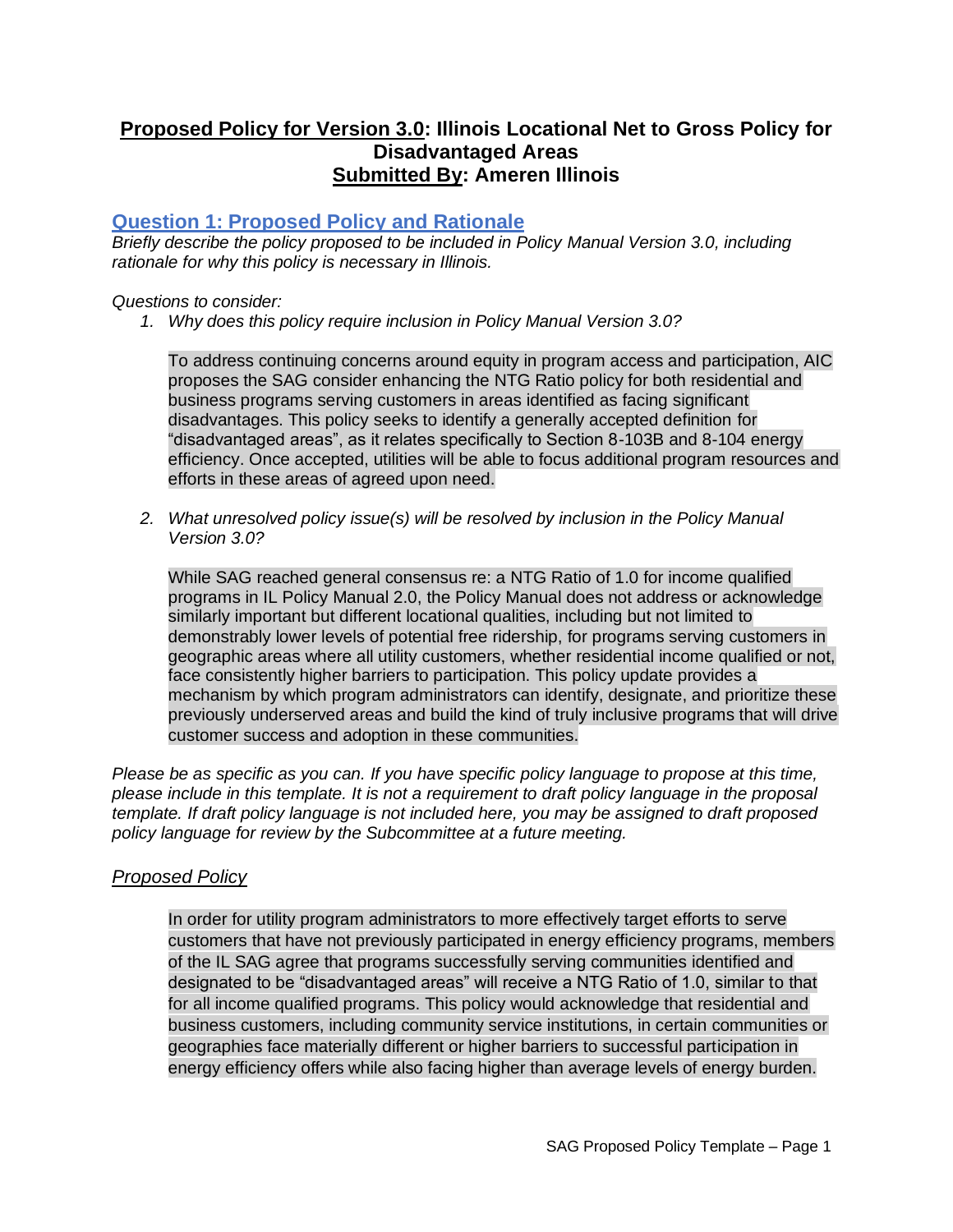In light of the additional marketing, education, outreach, and coordination efforts (e.g. with community partners) that are needed to serve these disadvantaged areas and customer segments, energy efficiency programs that successfully engage these areas should receive higher savings attribution relative to programs completed in nondisadvantaged areas.

Evaluators would add to the existing body of research to assess any notable differences between specific geographic zones where indices of income and diversity correlate with varying barriers to program participation. The evaluation research and findings would be presented to the SAG and could be used to 1) define and prioritize disadvantaged areas (for example, but not limited to, the definition provided for "equity investment eligible community" used in Public Act 102-0662) and 2) validate a NTG Ratio of 1.0 for utility programs that successfully engage customers in these identified areas.

# **Question 2: Utility Impact**

*Describe whether the proposed policy impacts Illinois gas utilities, electric utilities, or both.*

Assuming that all IL gas and electric utilities will have potential "disadvantaged areas" in their respective service aeras, this policy would impact all gas and electric utilities.

# **Question 3: Background Research**

*Provide any background research completed in preparing this template, including source references and links, as applicable.*

*Questions to consider:*

*1. Are you aware of other jurisdictions or utilities that address this policy issue?*

## **Massachusetts:**

2022-2024 Energy Efficiency Plans include prioritization of 38 towns/townships that were discussed multiple options for streamlining customer qualification, including community level verification based on an areas with the EJ Communities designation. identified as "Environmental Justice Communities". The MA Equity Working Group (EWG) has

"The Massachusetts Energy Efficiency Advisory Council (EEAC) and Program Administrators (PAs) are committed to improving the equitable delivery of energy efficiency programs. In 2020, the EEAC established the Equity Working Group (EWG) to focus attention on customer groups identified through analysis of nonparticipants. Based on this evaluation research, the EEAC identified underservice to moderate-income customers, renters and landlords, households with a primary language other than English, and small businesses when compared to other program participants. The EWG agrees that it should be priority of the Mass Save® programs to remedy past underservice in order to ensure program equity moving forward. The EWG also recognizes that equitable decarbonization also prevents customers and communities historically underserved from being further left behind."

[https://ma-eeac.org/wp-content/uploads/Attachment-B-Equity-Targets-Framework-](https://ma-eeac.org/wp-content/uploads/Attachment-B-Equity-Targets-Framework-Final.pdf)[Final.pdf](https://ma-eeac.org/wp-content/uploads/Attachment-B-Equity-Targets-Framework-Final.pdf)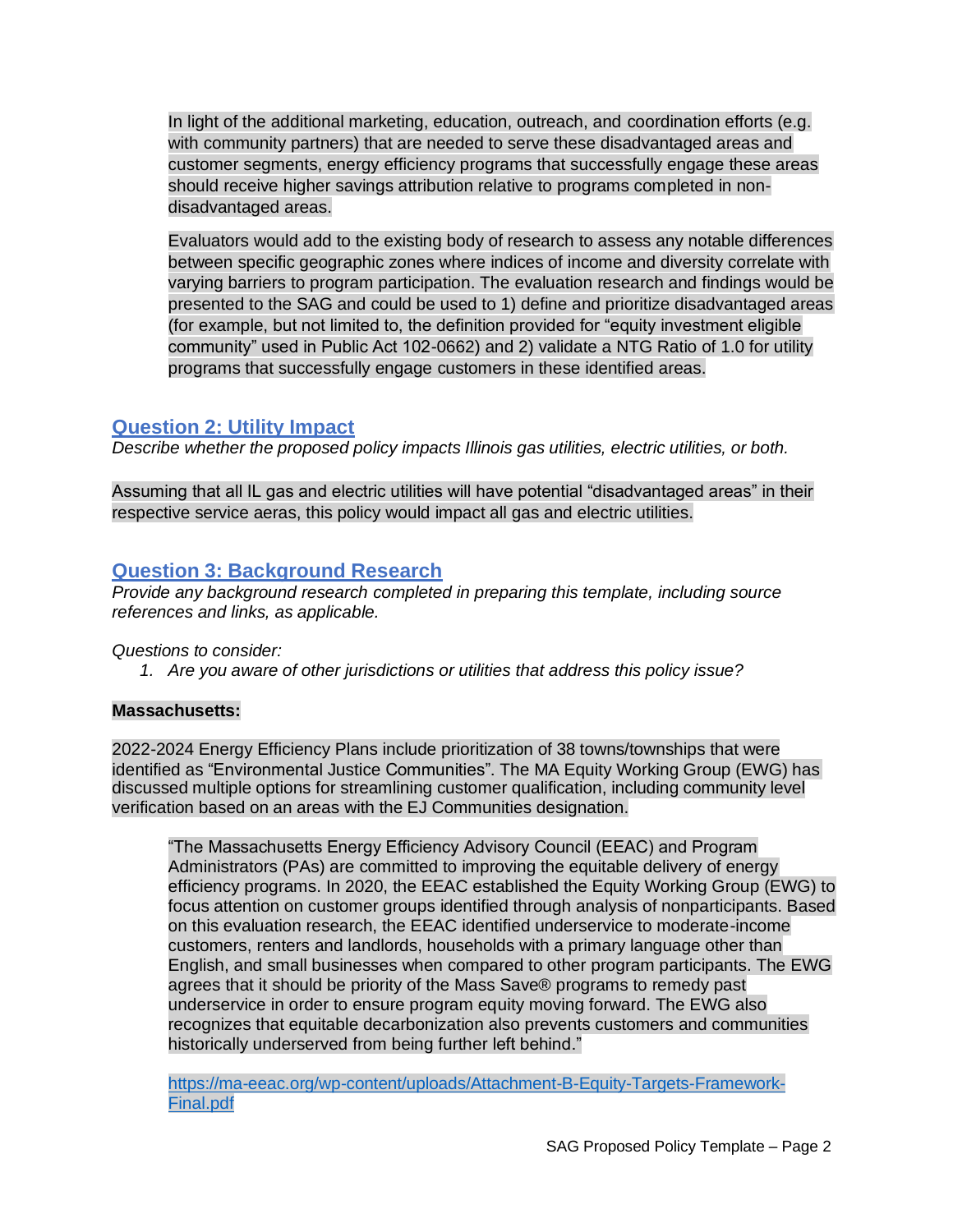### **New York:**

The state identified 35 percent of census tracts within the state as Disadvantaged Communities (DACs). DACs are identified on the basis of indicators or data such as climate-related burdens and risks, as well as health vulnerabilities. The Climate Leadership and Community Protection Act (Climate Act) requires State agencies, authorities, and entities to direct funding in a manner designed to achieve a goal for disadvantaged communities to receive 40% of overall benefits of spending on clean energy and energy efficiency programs.

"The Climate Act recognizes that climate change does not affect all New Yorkers equally. Climate change is a threat multiplier exacerbated by burdens, vulnerabilities, and stressors that differ among communities statewide. The Climate Act charged the Climate Justice Working Group (CJWG) with the development of criteria to identify disadvantaged communities to ensure that frontline and otherwise underserved communities benefit from the state's historic transition to cleaner, greener sources of energy, reduced pollution and cleaner air, and economic opportunities."

<https://www.nyserda.ny.gov/ny/disadvantaged-communities> <https://climate.ny.gov/DAC-Criteria>

## **California:**

Developed its own environmental justice mapping tool, called CalEnviroscreen, which can be used to compare the cumulative burdens communities face throughout the state. The state uses the tool to identify DACs, drawing on 20 different criteria and grouping them into two main categories: pollution burden and population characteristics*.*

"In 2016, Assembly Bill 1550 (Gomez, Chapter 369, Statutes of 2016) directed CalEPA to identify DACs and also established the currently applicable minimum funding levels:

- At least 25 percent of funds must be allocated toward DACs
- At least 5 percent must be allocated toward projects within low-income communities or benefiting low-income households
- At least 5 percent must be allocated toward projects within and benefiting low-income communities, or low-income households, that are outside of a CalEPA-defined DAC but within  $\frac{1}{2}$  mile of a disadvantaged community

After receiving public input at workshops and in written comments, in May 2022, CalEPA released its updated Designation of Disadvantaged Communities for the purpose of SB 535."

<https://webmaps.arb.ca.gov/PriorityPopulations/>

#### **Colorado:**

"Decision No. C08-0560 directs the Colorado Public Service Commission to pursue all cost-effective low-income DSM programs, "but to not forego DSM programs simply because they do not pass a 1.0 TRC test." It also directs that, in applying the TRC to low-income DSM programs, "the benefits included in the calculation shall be increased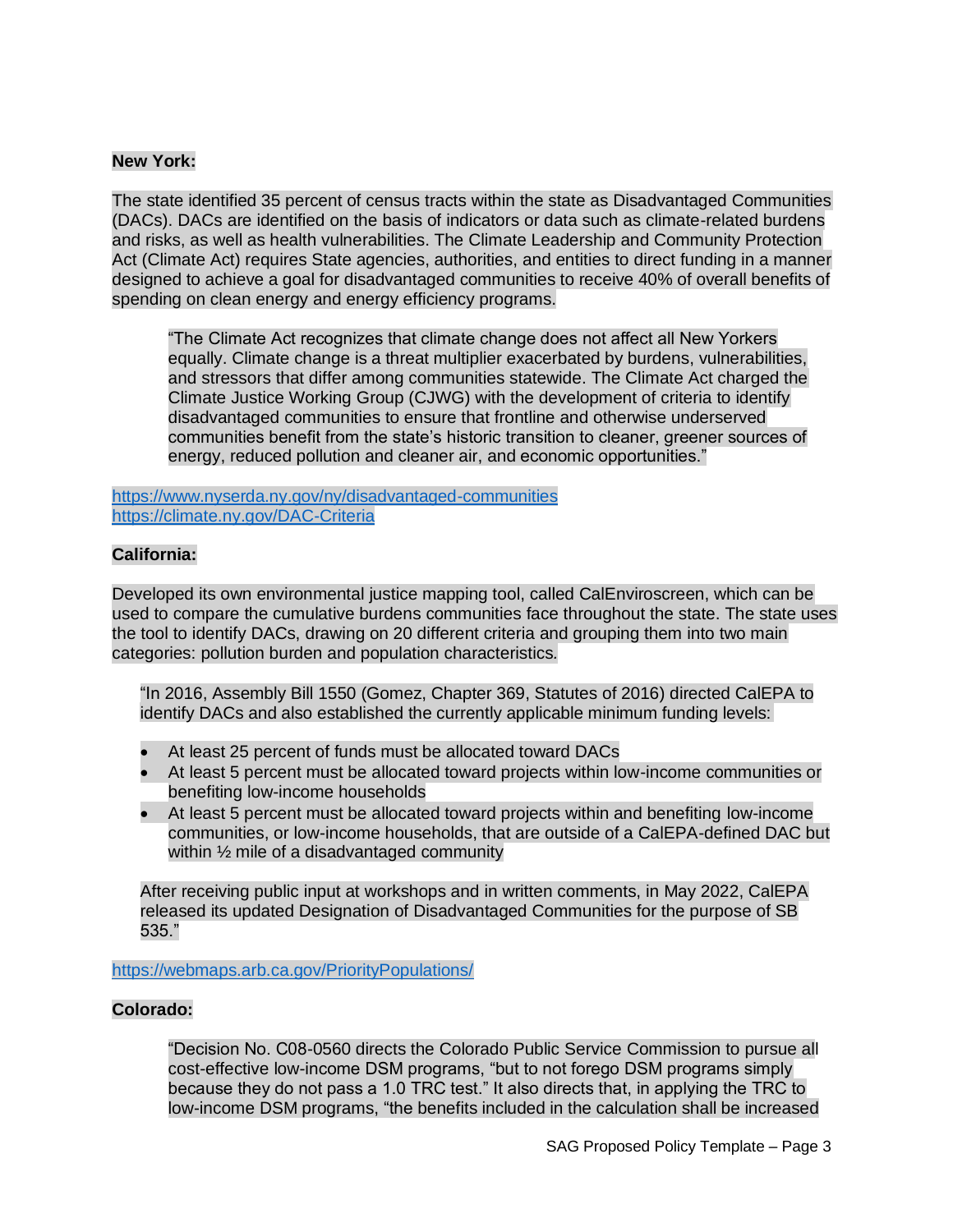by 20%, to reflect the higher level of non-energy benefits that are likely to accrue from DSM services to low-income customers." This was increased further to 50% for lowincome measures and products in April 2018 under Decision No. C18-0417.

<https://database.aceee.org/state/guidelines-low-income-programs>

### **Michigan:**

University of Michigan Poverty Solutions initiative developed the "Index of Deep Disadvantage" to rank cities and counties nationwide, using income, health, and social mobility metrics.

<https://poverty.umich.edu/projects/understanding-communities-of-deep-disadvantage/>

#### **Illinois:**

#### **AIC Low Income Needs Assessment (LINA):**

Opinion Dynamics completed LINA research on behalf of AIC to:

"(1) characterize the residential IQ market segment, including key indicators related to energy burden, economic hardship, and health, comfort, and safety (HCS); (2) refine its definition of Empower Communities (beyond income and racial/ethnic diversity) by identifying key sub-segments with relatively high need for support; and (3) enhance outreach efforts by identifying preferred channels and credible messengers for reaching IQ and other underserved customers."

#### Key Methods:

- 1) General population survey with a representative sample of over 1,300 AIC residential customers – even mix of IQ, and non-IQ customers.
- 2) Analyzed actual energy bill information to calculate energy burden for these customers.

#### Key Findings:

Substantially higher energy burden for:

- IQ and Moderate IQ residential customers
- Renters vs. Owners
- Multifamily and Mobile Home Residents compare to Single-Family Detached homes
- Many historically disadvantaged demographic groups
- Customers who receive some form of public assistance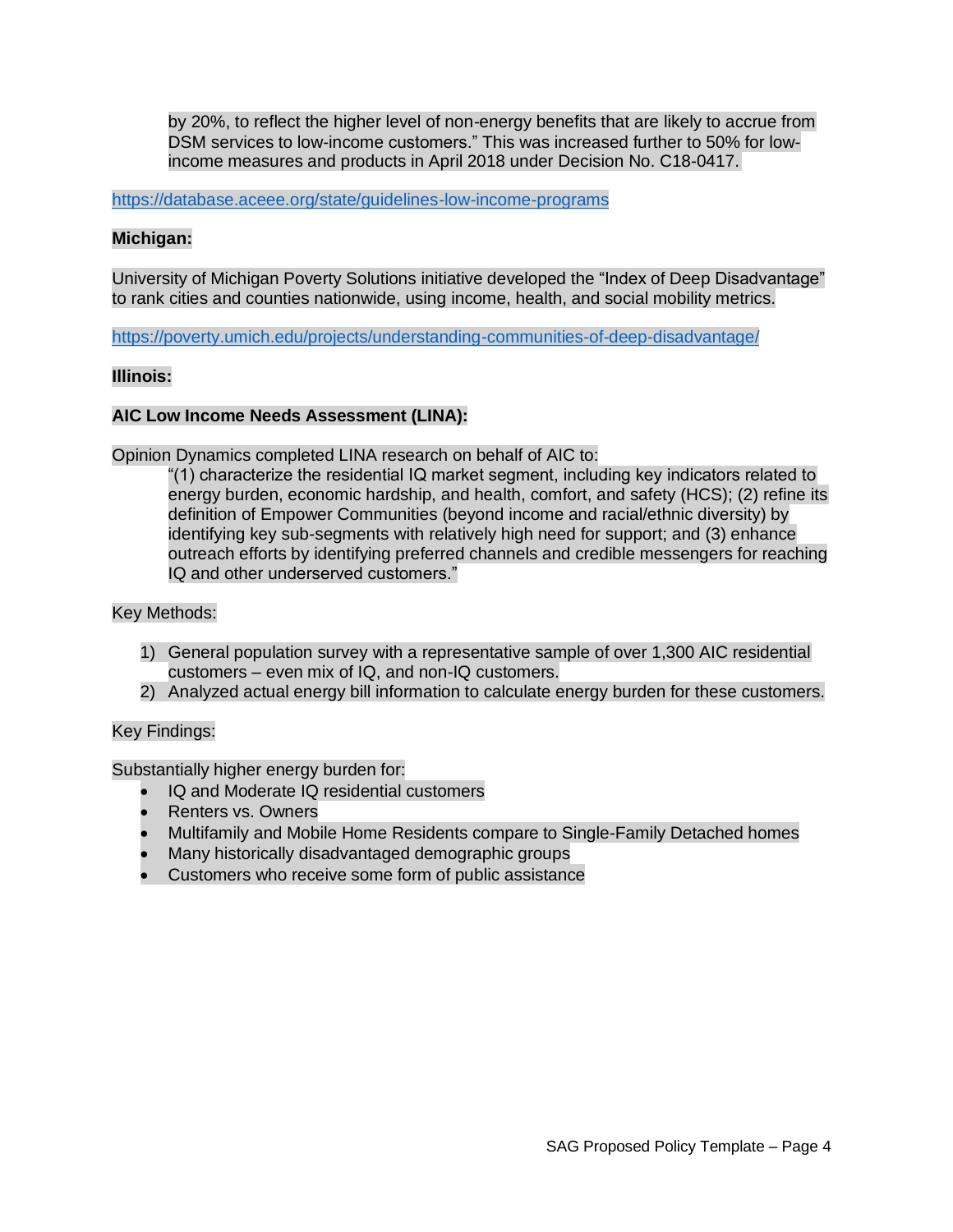



The research also found that IQ customers are more likely than non-IQ customers to have:

- "HCS [Health, Comfort, and Safety] concerns stemming from the quality of their home, most commonly with building shell issues."
- "mold/moisture or pest problems (about one-third and one-quarter respectively); and some IQ customers appear to have severe issues that may cause project deferment and, as such, create barriers to IQ Initiative participation."
- [Ameren Illinois Low Income Needs Assessment Final Report](https://ilsag.s3.amazonaws.com/AIC-2021-LINA-Report-FINAL-2022-06-01.pdf)

### **Champaign County Regional Planning Commission (CCRPC):**

AIC has worked with CCRPC to develop an index utilizing income and racial diversity data to prioritize zip codes across AIC's service territory by need. The index ranges from 0 to 1 with areas of highest need near 1.

The map below shows the current index values ranging from light blue  $(0 =$  less need) to dark blue  $(1 =$  greatest need).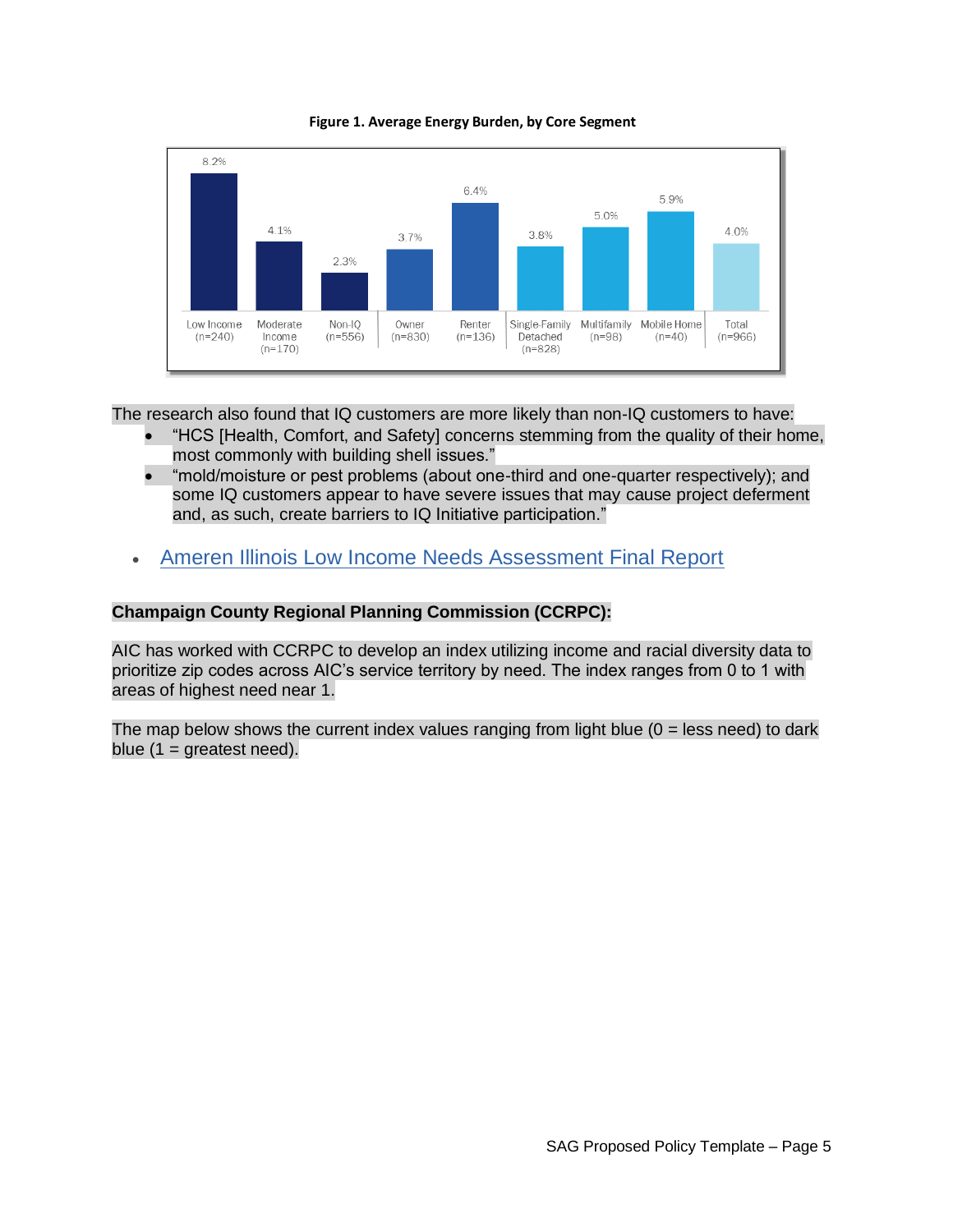

AIC is currently working with CCRPC to refine and improve this priority index as a direct result of the outcomes from the LINA research. Any additional research for this policy proposal involving the indexing and identification of disadvantaged and non-disadvantaged areas would be directly coordinated with CCRPC.

#### <https://ccrpc.org/>

#### **AIC Empower Communities (EC) Study:**

Opinion Dynamics completed research on behalf of AIC to:

"better understand how to best serve small businesses and community-serving institutions (CSIs) in four predominately non-White and/or economically challenged communities, which AIC refers to as "Empower Communities": Decatur, East St. Louis, Monmouth, and an aggregation of small Southern Rural Communities (SRC)."

"The overarching goal of this research is to find new and improved ways for AIC to reach and serve non-residential customers within these historically underserved communities. As such, this study sought to better understand their energy-related and health, comfort, and safety (HCS) needs; barriers to participating in AIC offerings; and the best ways to engage these customers to grow awareness, interest, and ultimately participation in the Business Program."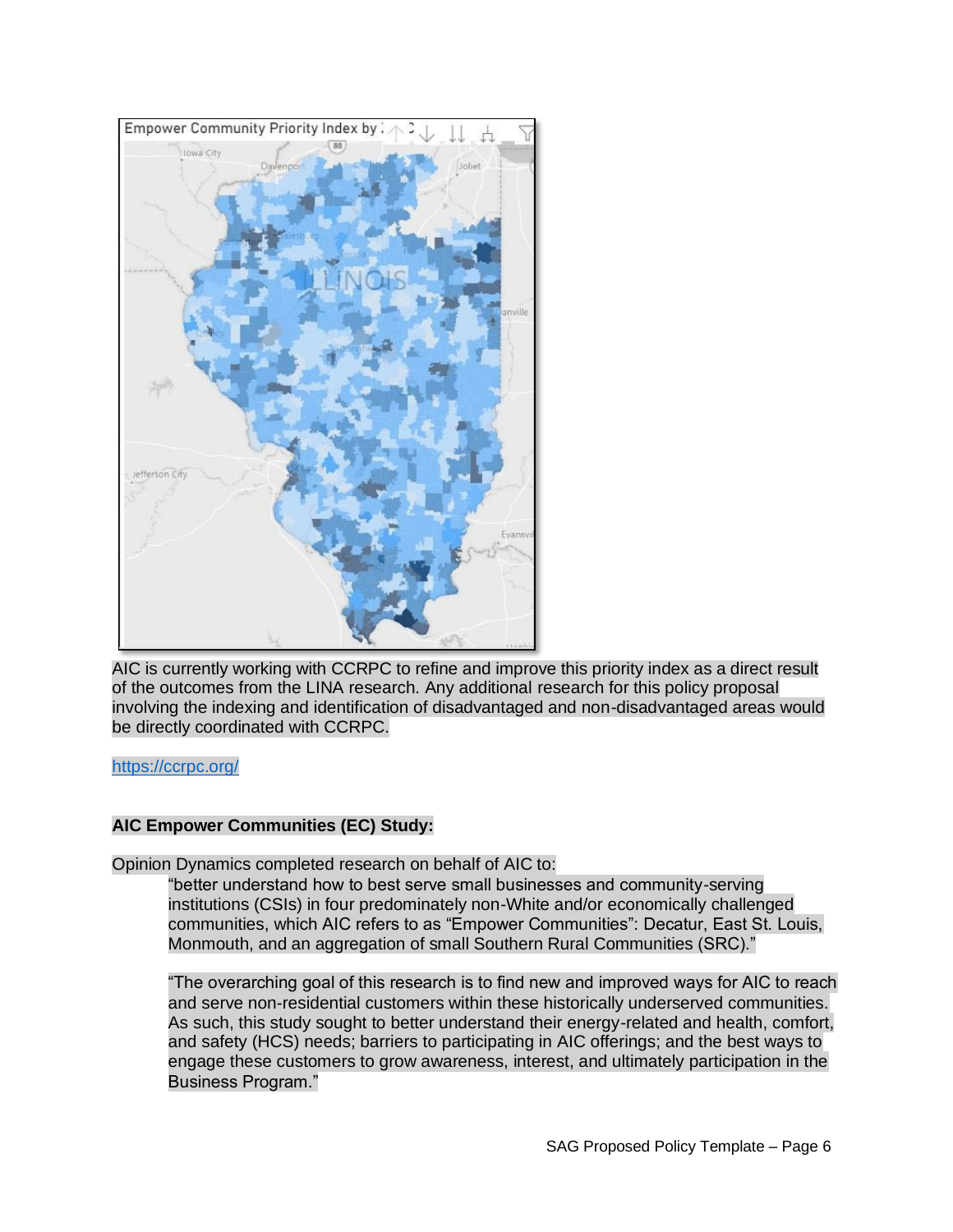## Methods:

- 1) Survey of 280 small businesses and community serving institutions (CSIs) across a wide spectrum of business and organization types in the four ECs.
- 2) Interviews with 21 community leaders in the four ECs.

## Key Findings:

• "Awareness is by far the largest barrier to AIC offering participation; about four in five surveyed organizations have limited or no familiarity with AIC's Business Program."



• "Prioritization is a major barrier for organizations, even after they are made aware of the offerings. --- About two-thirds said managing energy costs is a mid-tier or low priority, although most surveyed organizations report that energy costs have at least a moderate impact on their operating budgets, revenue, or profits."



- "Additionally, … cost, limited knowledge, and organizational policies are the most common barriers to making energy-efficient upgrades or energy management changes."
- "Minority-led organizations, women-led organizations, and CSIs are more impacted by energy costs and/or energy-related HCS issues than their counterparts,"
- "The current list of eligible Small Business Direct Install (SBDI) and Small Business Energy Performance (SBEP) measures is highly aligned with the end-uses that are top of mind for organizations," but participation in these underserved areas is still low.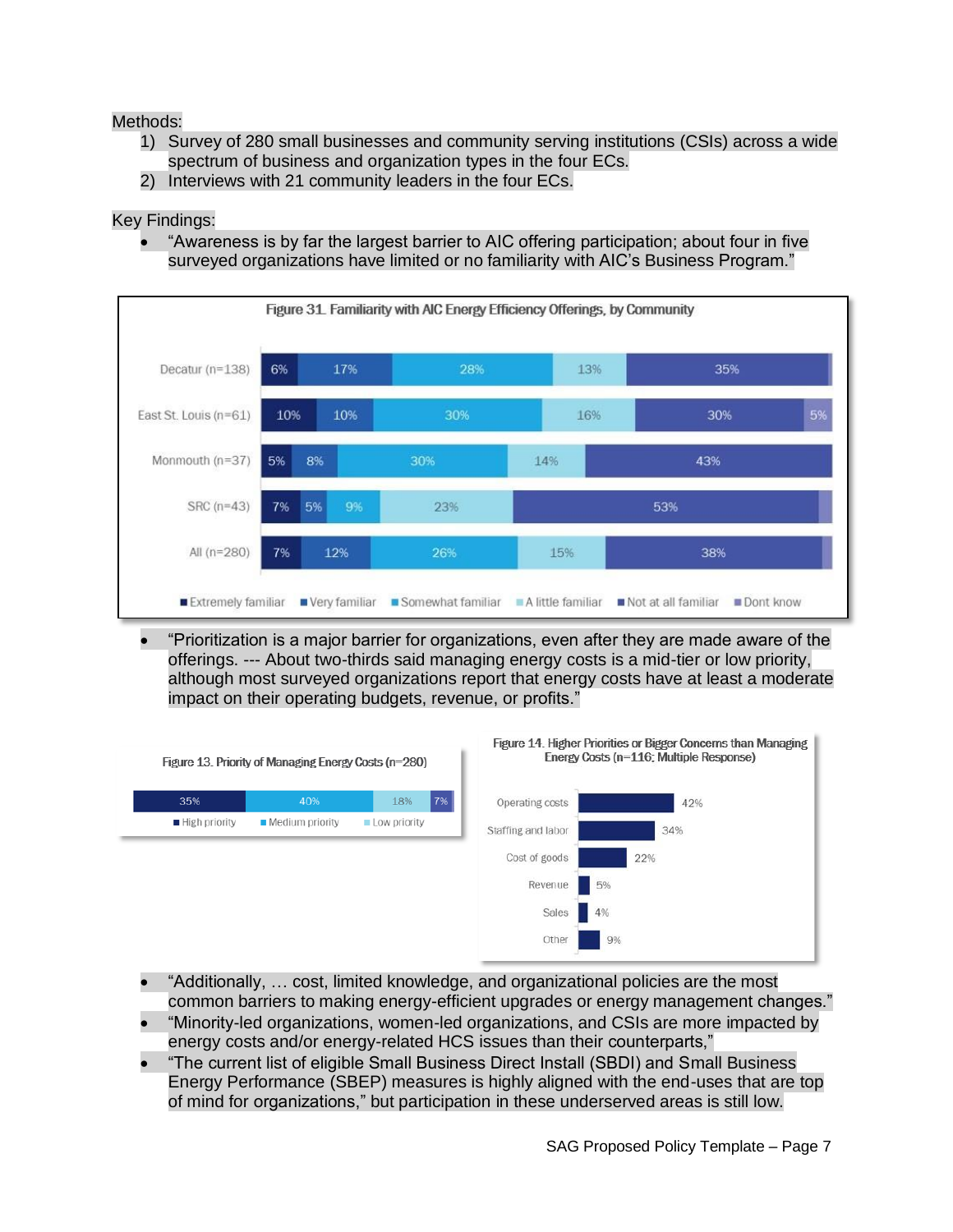## {INSERT LINK TO PUBLISHED FINAL REPORT}

### (ODC expects to finalize this study by July 2022)

## **IL SB-2408:**

Article 5, Section 5-5 Definitions:

"Equity focused populations" means (i) low-income persons; (ii) persons residing in equity investment eligible communities; (iii) persons who identify as black, indigenous, and people of color; (iv) formerly convicted persons; (v) persons who are or were in the child welfare system; (vi) energy workers; (vii) dependents of displaced energy workers; (viii) women; (ix) LGBTQ+, transgender, or gender nonconforming persons; (x) persons with disabilities; and (xi) members of any of these groups who are also youth.

"Equity investment eligible community" and "eligible community" are synonymous and mean the geographic areas throughout Illinois which would most benefit from equitable economic growth. Specifically, the eligible community means the following areas: (1) R3 Areas as established pursuant to Section 10-40 of the Cannabis Regulation and Tax Act, where residents have historically been excluded from economic opportunities, including opportunities in the energy sector; and (2) Environmental justice communities, as defined by the Illinois Power Agency pursuant to the Illinois Power Agency Act, but excluding racial and ethnic indicators, where residents have historically been subject to disproportionate burdens of pollution, including pollution from the energy sector. investments by the State designed to combat discrimination and foster sustainable

"Economically disadvantaged community" means areas of one or more census tracts where the average household income does not exceed 80% of the area median income.

Article 15. Section 15-5. Findings.

(1) The health, welfare, and prosperity of Illinois residents require that Illinois take all steps possible to combat climate change, address harmful environmental impacts deriving from the generation of electricity, maximize quality job creation in the emerging clean energy economy, ensure affordable utility service, equitable and affordable access to transportation, and clean, safe, and affordable housing.

(2) The achievement of these goals will depend on strong community engagement to ensure that programs and policy solutions meet the needs of disparate communities.

(3) Ensuring that these goals are met without adverse impacts on utility bill affordability, housing affordability, and other essential services will depend on the coordination of policies and programs within local communities.

<https://r3.illinois.gov/> <https://www.illinoissfa.com/environmental-justice-communities/>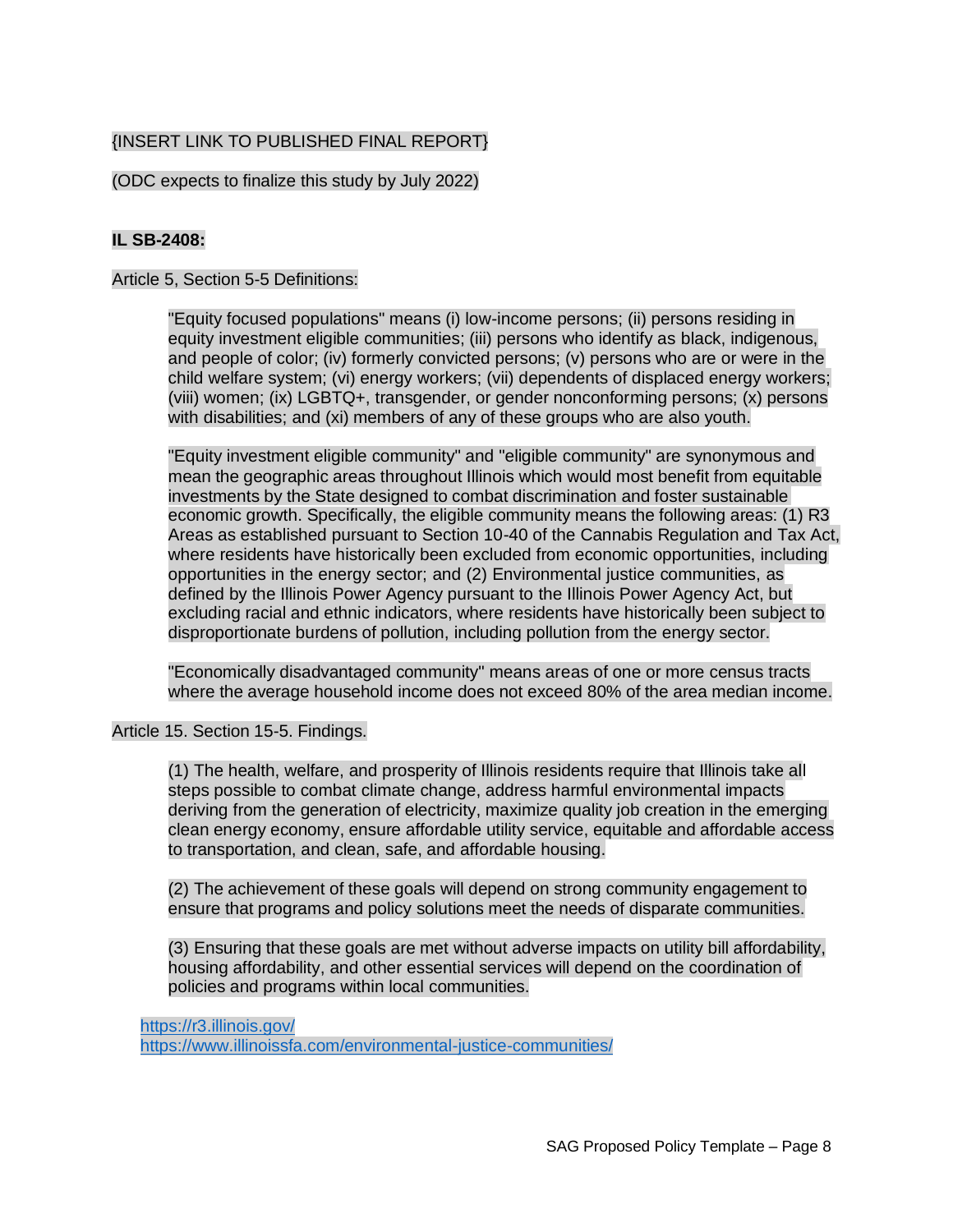*2. Have any national or regional energy efficiency organizations addressed this policy topic? If so, please provide reports and any other relevant sources.*

Many states, including their public utilities commissions, have prioritized clean energy states have already prioritized investments for income qualified customers either or both through adjustments in cost effectiveness requirements or additions of non-energy benefits (adders) to savings achieved with income qualified customers. investments for previously underserved or underrepresented geographic areas. Similarly, many

"These energy burden disparities must be addressed. Inefficient housing is a key factor efficiency retrofits and weatherization for the communities who experience the highest energy burdens." <https://www.aceee.org/energy-burden> leading to high energy burdens. Policymakers and utilities can boost funding for energy

"Target programs to the communities that need efficiency the most, such as people living in low-income neighborhoods or in high-pollution areas. This involves shifting funding to allow for larger rebates and investments in these communities; increasing marketing, outreach, and education; and designing programs that specifically address the needs of the particular community or region. Fundamental program rules (like how we measure the costs and benefits of programs) may need to be adjusted to successfully implement this strategy." [https://www.nrdc.org/experts/lara-ettenson/energy-efficiency-reform](https://www.nrdc.org/experts/lara-ettenson/energy-efficiency-reform-needed-reach-all-communities)[needed-reach-all-communities](https://www.nrdc.org/experts/lara-ettenson/energy-efficiency-reform-needed-reach-all-communities)

"This workshop featured perspectives from organizations that are leading examples of how to meet the unique needs of their communities and are champions of community representation within energy efficiency program development, ensuring that benefits flow efforts, the immense opportunity to reduce energy bills, drive the clean energy transition and develop a diverse clean energy workforce won't be realized." into Black and Brown communities. It's clear that, without consciously facilitating such

[https://www.mwalliance.org/blog/workshop-recap-exploring-community-based](https://www.mwalliance.org/blog/workshop-recap-exploring-community-based-approaches-inclusive-energy-efficiency)[approaches-inclusive-energy-efficiency](https://www.mwalliance.org/blog/workshop-recap-exploring-community-based-approaches-inclusive-energy-efficiency)

"…historically, Massachusetts energy efficiency programs have been more accessible to affluent suburbs with single-family homes than to communities with high proportions of lower income households and renters. Program administrator's new designation of "underserved communities" breaks new ground in targeting towns that have received the common attributes: low energy efficiency program participation rates, high shares of Environmental Justice areas, low median incomes, high poverty rates, large shares of BIPOC households, large shares of renter households, and large shares of non-English speaking households. investments, and higher benefits. Overall, underserved towns in Massachusetts share least energy efficiency programming in the past with targeted partnerships, increased

The [program administrators] have made equity one of the key strategic priorities of the 2022-2024 Plan. Equity, as used herein, is defined as the process of establishing more equal access to and participation in energy efficiency, particularly among those groups who have historically participated at lower rates, including renters/landlords, moderatethe [program administrators] are working to increase participation among the aboveincome customers, English-isolated families, and microbusinesses. Across all Sectors,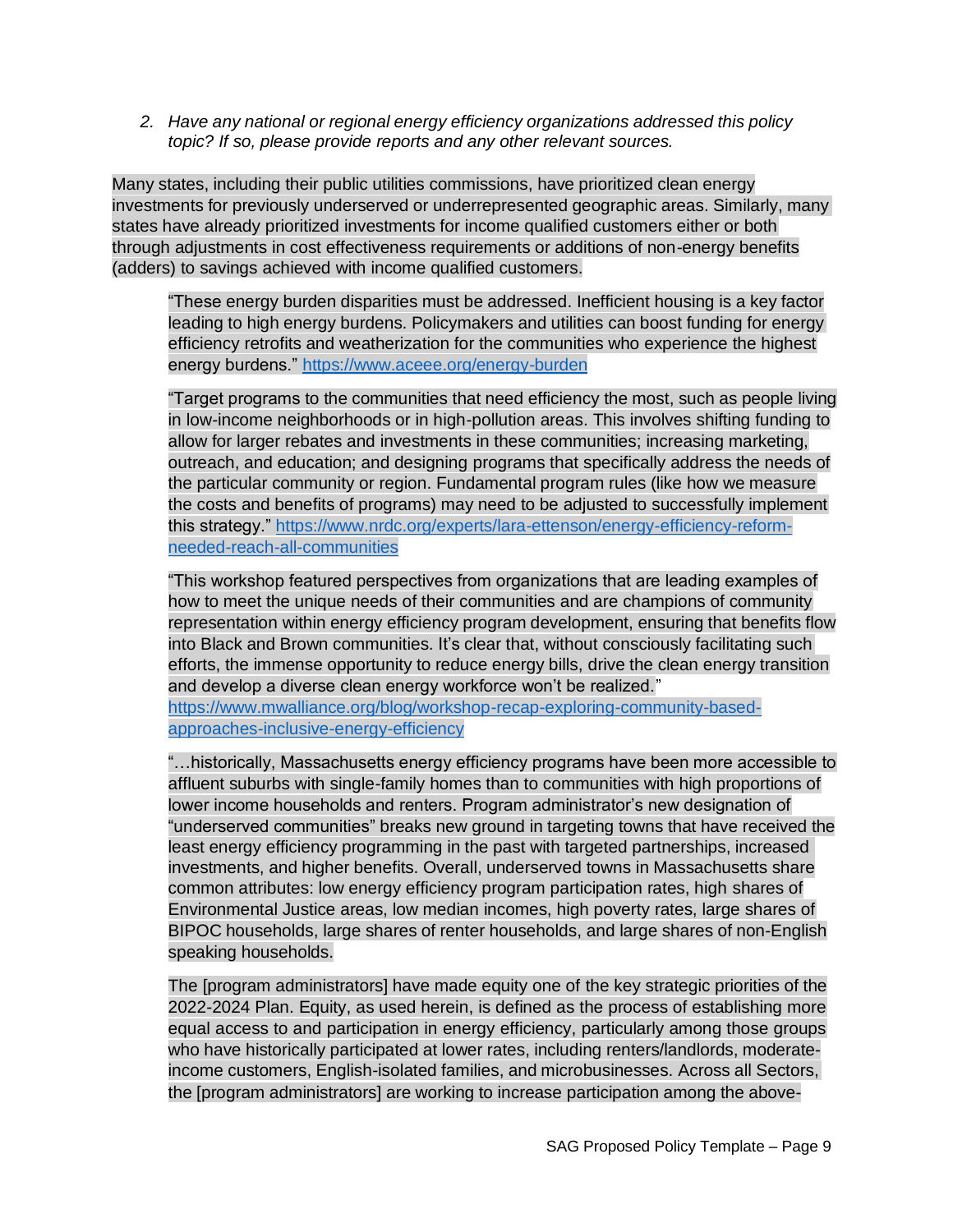referenced groups by researching and deploying the most effective strategies to engage these customers, including through increased collaboration with community partners, enhanced incentives, improved language access, and targeted messaging.

inadvertently left behind." [https://aeclinic.org/s/AEC\\_Targeting-underserved-](https://aeclinic.org/s/AEC_Targeting-underserved-communities-in-MA-3Yr-Plan_3Dec2021.pdf)These kinds of efforts will improve access to efficiency programs, make their benefits more equitable, enhance transparency, and help ensure that the most historically marginalized Commonwealth residents are consciously prioritized rather than [communities-in-MA-3Yr-Plan\\_3Dec2021.pdf](https://aeclinic.org/s/AEC_Targeting-underserved-communities-in-MA-3Yr-Plan_3Dec2021.pdf)

# **Optional Question 4: Commission Decision**

*Has the Illinois Commerce Commission previously addressed this policy or issue? If so, please provide language and specific citations, including the ICC docket number.*

IL Policy Manual 2.0, Section 7.3 NTG Ratio for Income Eligible Programs: (approved by the ICC in Docket No. 19-0983; Section 7.3 is in effect January 1, 2020)

There has been general consensus among Illinois stakeholders that the NTG Ratio for most Income Eligible Programs is not likely to be significantly different from 1.0, particularly where the person making the participation decision is the Low Income Customer. Therefore, Evaluators will not perform NTG research for Income Eligible Programs unless the SAG and Income Qualified Advisory Committees consensus concludes that there is value in performing the NTG research. If Evaluators propose NTG research for Income Eligible Programs, discussions will be held with SAG participants on the value in and methods for performing such research and the timing of the application of such research.

# **Optional Question 5: Statutory Consistency**

*Have you reviewed your proposed policy against applicable Illinois law? Are there any possible conflicts? If so, please explain and provide statutory citation(s).*

While SB-2408 does define related terms, such as: equity focused populations, equity community, AIC will seek to broaden the definition of "disadvantaged areas" (as they relate to 8- 103 and 8-104 program implementation and savings goals) to include business customers (and community service institutions) operating in these communities, and residential customers who may not qualify under the strict definition of income-eligible. investment eligible community (eligible community), and economically disadvantaged

As it relates to EE Plans for 2022-2025, each investor owned electric and/or gas utilities in Illinois are committed to implementing efforts to engage their underserved communities and customers.

Ameren Illinois Company d/b/a Ameren Illinois 2022-2025 Energy Efficiency and Demand Response Plan Settlement Stipulation and Agreement (Originally Executed: February 26, 2021, Amended: April 5, 2022) D. Market Development Initiative: